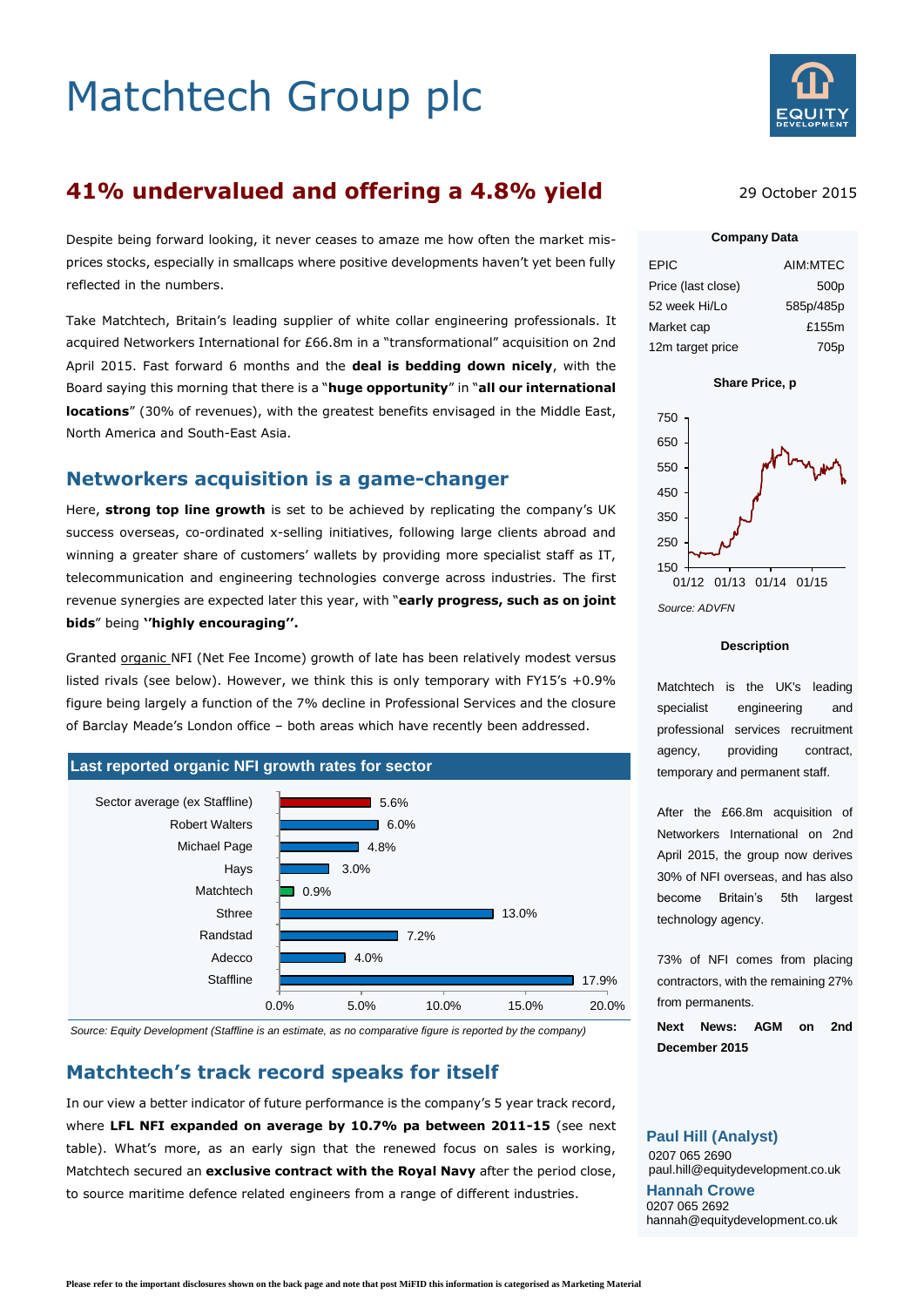#### **Organic NFI growth rates**



*Source: Equity Development*

In terms of cost control, **Matchtech runs a tight ship too, as evidenced by the FY15 NFI conversion of 30.6%** (see below) – thus allowing the **Board to reinvest some of the integration savings from the merger** into accelerating LFL growth, improving connectivity in overseas offices, optimizing operational efficiency and strengthening functional management.



*Source: Equity Development*

#### **Conditions in UK engineering are "buoyant"**

On the domestic front, **UK macro economic conditions are generally supportive** with Tuesday's  $1^{st}$  estimate of Q3 GDP coming in at a creditable 2.3%. This coupled with unemployment at a 7 year low of 5.4%, and real wages (ie inflation adjusted) rising at approx 3%, means the **broader labour market for skilled professionals offers a favourable tailwind for recruiters**.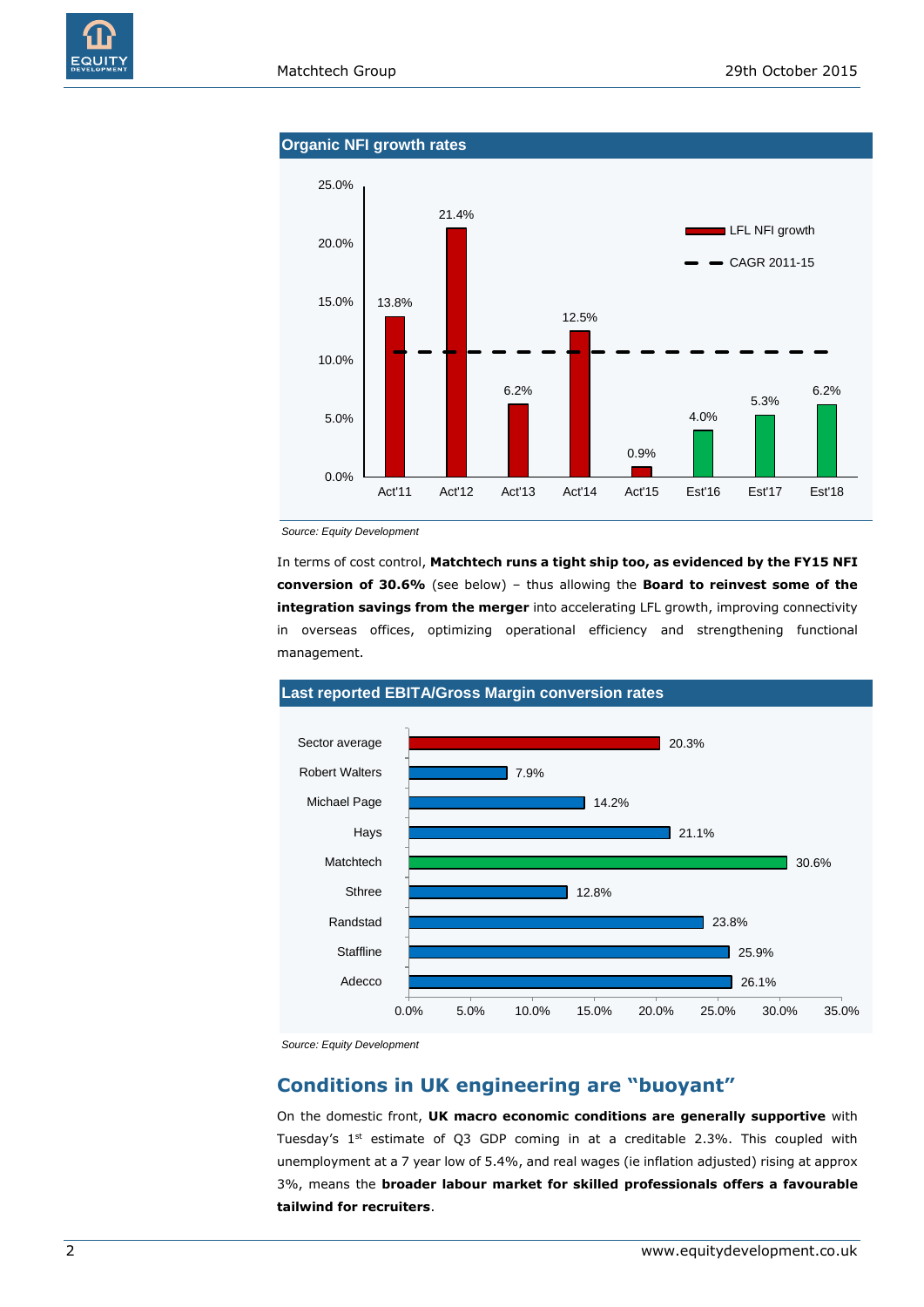





*Source: Office of National Statistics*

#### **Engineering permanent hires up 24% in FY15**

Moreover, for Matchtech there is **considerable new infrastructure investment heading down the track**, such as the £11.8bn HS2 high speed rail link from London to Birmingham, Heathrow expansion, London's super sewer, electrification of the Manchester–Leeds train line and the Hinkley Point nuclear reactor. All of these projects will require substantial engineering resource over the next decade.

Elsewhere, continued worries over cybercrime (eg TalkTalk) and the need for 4G mobile services globally, should also **play to the company's strengths in IT and Telecommunications**. Further complemented by the rollout of the Internet of Things and the 'connected car', where software content and advanced electronics in the automotive, aerospace and marine sectors is becoming increasingly important.

Hence, taken together with Networkers now on board, the enlarged group has the capability and geographical footprint to "**meet more of the R&D recruitment needs of the biggest players in all these markets**."

Ok, so how does this translate to the numbers?

## **Dividend hiked 10% to 22p/share**

Well, although there will inevitably be a time lag before these developments are fully recognised in the P&L, shareholders can nonetheless enjoy a **generous 4.8% yield** (see next table) while they wait: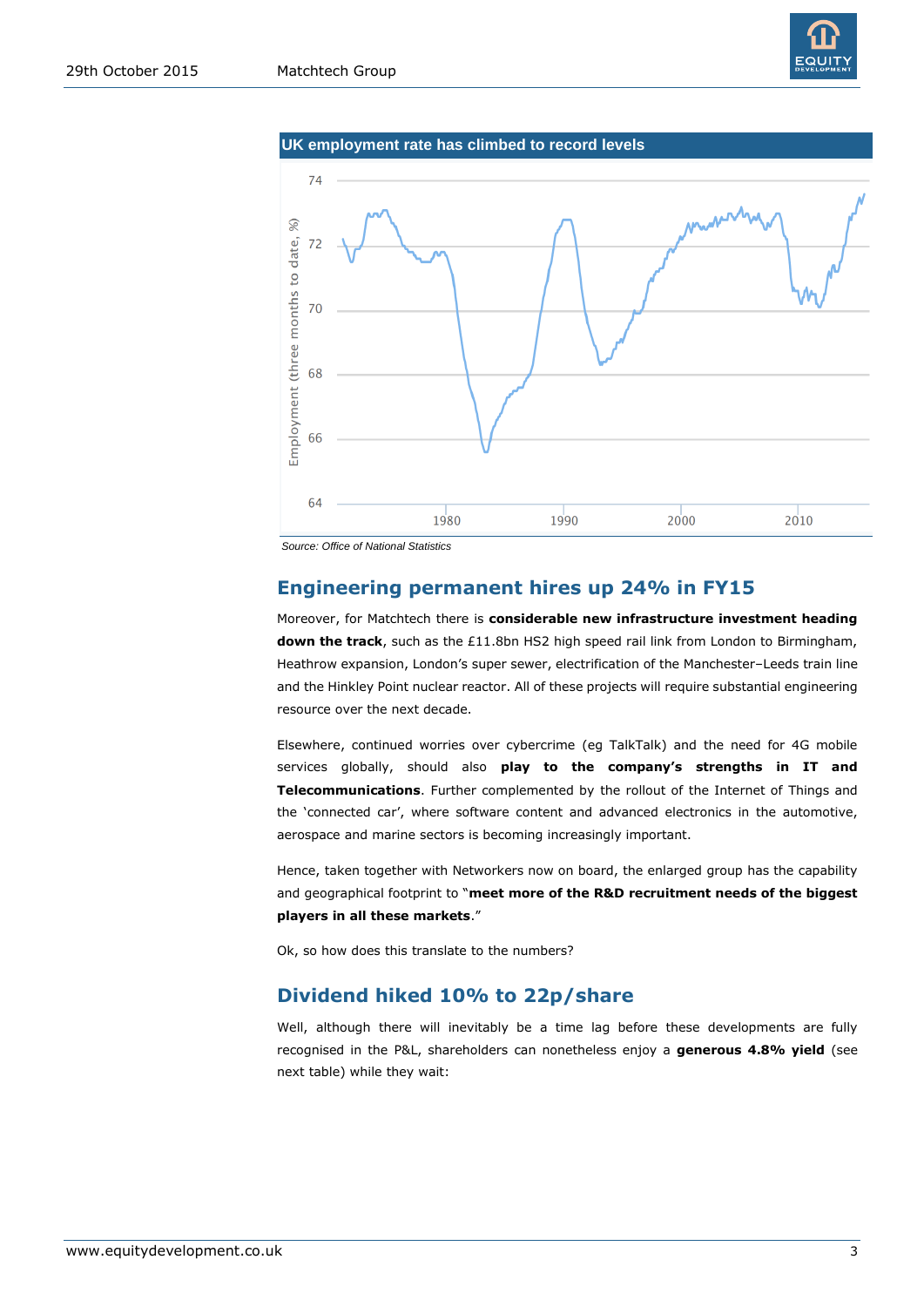



*Source: Equity Development – includes FY16 estimates for MTEC. Prices as per 28th October 2015*

In fact, from an income perspective **we believe the payout is secure given the 2x earnings cover, robust balance sheet and strong cash generation**. FY15 operating cash conversion was a healthy 124%, helping push net debt down to  $£33.6$ m (equivalent to  $1.9x$ FY15 EBITDA and falling to 1.1x in FY16) versus to our year-end target of £35.5m. Furthermore, there is plenty of headroom left for further M&A activity and/or organic investment in light of the firm's £95m facility with HSBC.

## **FY15 PBTA bang in line with consensus at £15.7m**

'Big picture' wise, today's prelims once again illustrate **the business' favourable operating leverage** with FY15 PBTA climbing to £15.7m (+25%) from £12.6m - despite the weaker € vs  $E$  (£0.3m forex hit in FY15) – bang in line with consensus and slightly above our £15.5m estimate.

This double digit expansion was delivered largely thanks to the 4 month contribution from Networkers, augmented by a **standout performance from permanent recruitment fees in Engineering (+24%).** Likewise, underlying EBITA was up an impressive +24% to £16.8m (+7% LFL) on NFI +22% higher at £54.8m with adjusted diluted EPS of 43.3p (+17%).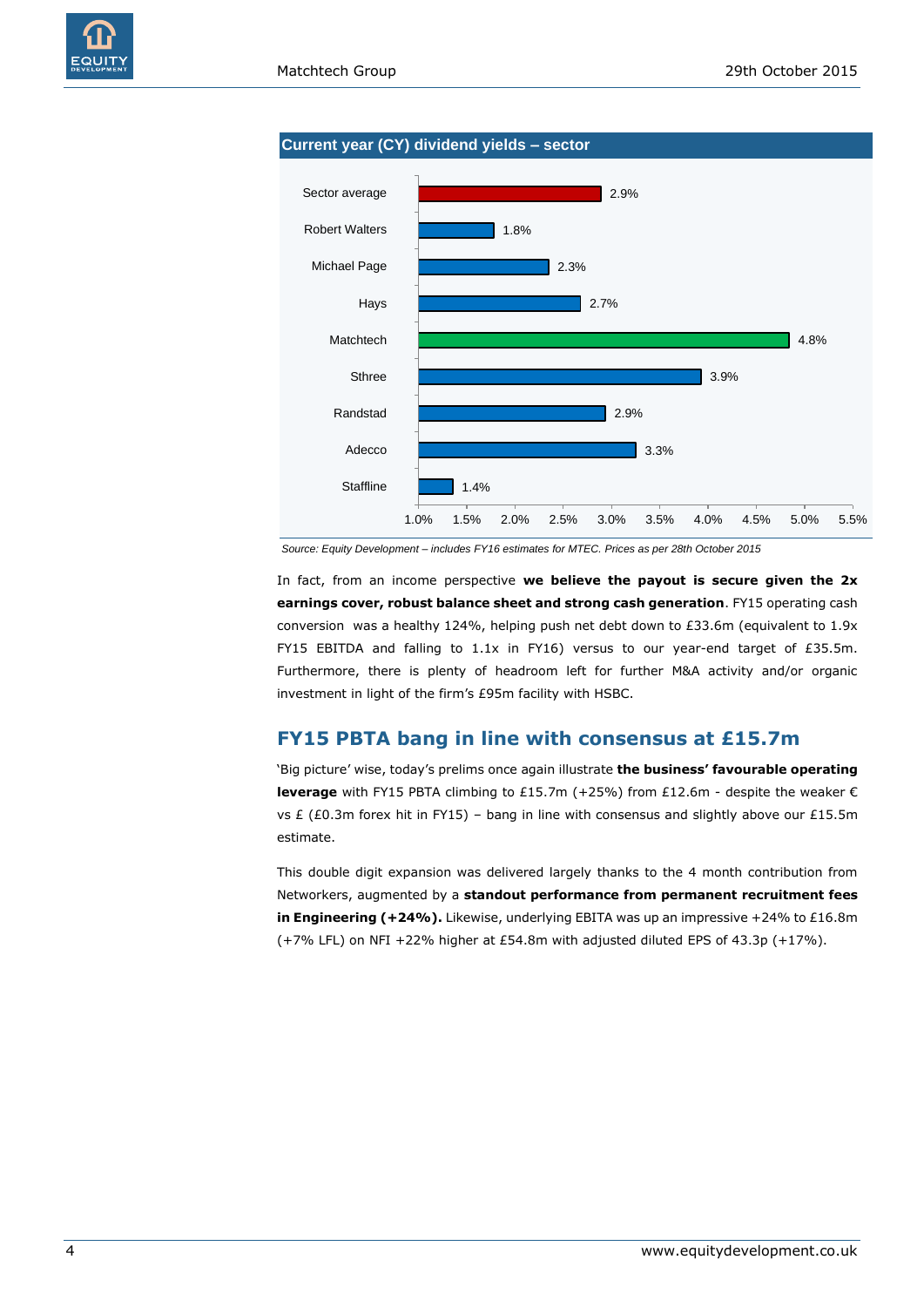

| <b>Summary financials, £'000s</b> |          |           |          |           |                  |  |  |
|-----------------------------------|----------|-----------|----------|-----------|------------------|--|--|
| (July year end)                   | 2014 Act | 2015 Act  | 2016 Est | 2017 Est  | 2018 Est         |  |  |
| <b>Turnover</b>                   | 451,591  | 502,293   | 649,061  | 684,759   | 732,692          |  |  |
| % growth                          | 10.4%    | 11.2%     | 29.2%    | 5.5%      | 7.0%             |  |  |
| Engineering                       | 27,077   | 28,688    | 29,549   | 31,174    | 33,356           |  |  |
| Professional                      | 17,905   | 16,677    | 17,177   | 18,122    | 19,391           |  |  |
| Networkers                        |          | 9,454     | 30,906   | 32,452    | 34,074           |  |  |
| Gross margin / NFI                | 44,982   | 54,819    | 77,632   | 81,747    | 86,821           |  |  |
| NFI growth rate                   | 17.2%    | 21.9%     | 41.6%    | 5.3%      | 6.2%             |  |  |
| Engineering                       | 10,548   | 10,546    | 11,253   | 11,871    | 13,036           |  |  |
| Professional                      | 3,073    | 4,213     | 4,566    | 4,817     | 5,348            |  |  |
| <b>Networkers</b>                 |          | 1,991     | 6,917    | 7,263     | 7,967            |  |  |
| <b>Adjusted EBITA</b>             | 13,621   | 16,750    | 22,736   | 23,951    | 26,351           |  |  |
| Net interest                      | $-1,015$ | $-1,074$  | $-1,200$ | $-1,030$  | $-830$           |  |  |
| <b>Adjusted PBTA</b>              | 12,606   | 15,676    | 21,536   | 22,921    | 25,521           |  |  |
| Adjusted diluted EPS (p)          | 37.1     | 43.3      | 48.1     | 51.2      | 57.0             |  |  |
| Adjusted EPS growth rate          | 17.5%    | 16.8%     | 11.1%    | 6.4%      | 11.3%            |  |  |
| Dividend (p)                      | 20.0     | 22.0      | 24.2     | 26.6      | 29.3             |  |  |
| <b>Valuation benchmarks</b>       |          |           |          |           |                  |  |  |
| Adj NFI / EBITA conversion        | 30.3%    | 30.6%     | 29.3%    | 29.3%     | 30.4%            |  |  |
| P/E ratio (diluted)               | 13.5     | 11.5      | 10.4     | 9.8       | 8.8              |  |  |
| EV/NFI                            | 4.2      | 3.4       | 2.4      | 2.3       | $2.2\phantom{0}$ |  |  |
| EV/EBITA                          | 13.8     | 11.2      | 8.3      | 7.9       | 7.1              |  |  |
| PEG ratio                         | 0.77     | 0.69      | 0.94     | 1.52      | 0.77             |  |  |
| NFI margin                        | 10.0%    | 10.9%     | 12.0%    | 11.9%     | 11.8%            |  |  |
| Dividend yield                    | 4.0%     | 4.4%      | 4.8%     | 5.3%      | 5.9%             |  |  |
| Adj corporate tax rate            | $-23.3%$ | $-22.4%$  | $-27.0%$ | $-27.0%$  | $-27.0%$         |  |  |
| Adj ROACE                         | 30.6%    | 20.7%     | 19.2%    | 19.5%     | 20.6%            |  |  |
| Net cash/(debt)                   | $-3,109$ | $-33,644$ | -26,406  | $-17,905$ | $-8,329$         |  |  |
| Net debt: EBITDA                  | 0.22     | 1.89      | 1.09     | 0.70      | 0.30             |  |  |
| Diluted sharecount, k             | 26,073   | 28,104    | 32,688   | 32,688    | 32,688           |  |  |
| Share price (p)                   | 500      |           |          |           |                  |  |  |

*Source: ED - excludes £1.7m of deal costs, £1.0m for restructuring and £1.7m of amortisation from acquired intangibles.*

## **No change to our FY16 and FY17 PBTA forecasts**

Going forward, we have held our PBTA forecasts of £21.5m and £22.9m for the next 2 years, with **FY16 diluted EPS and the dividend set to come in at 48.1p (+11.1%) and 24.2p (yield 4.8%) respectively**.

This assumes organic NFI growth of 4.0% (vs +41.6% in total) and 5.3% respectively for FY16-17, with a slightly higher weighting towards H2'16 vs H1, as sales synergies begin to kick in. Our projections also model a 27% corporate tax rate as a result of the broader geographical footprint, together with **£1.3m of annualised cost savings** due to the reduction in plc, Board, management and property overheads, of which we estimate about a third to a half will be re-invested.

**Further savings are also likely** (but prudently not forecast yet) by the end of FY17 (at the latest) from the elimination of duplicate CRM/back office systems and the possible rationalisation of the group's brand portfolio.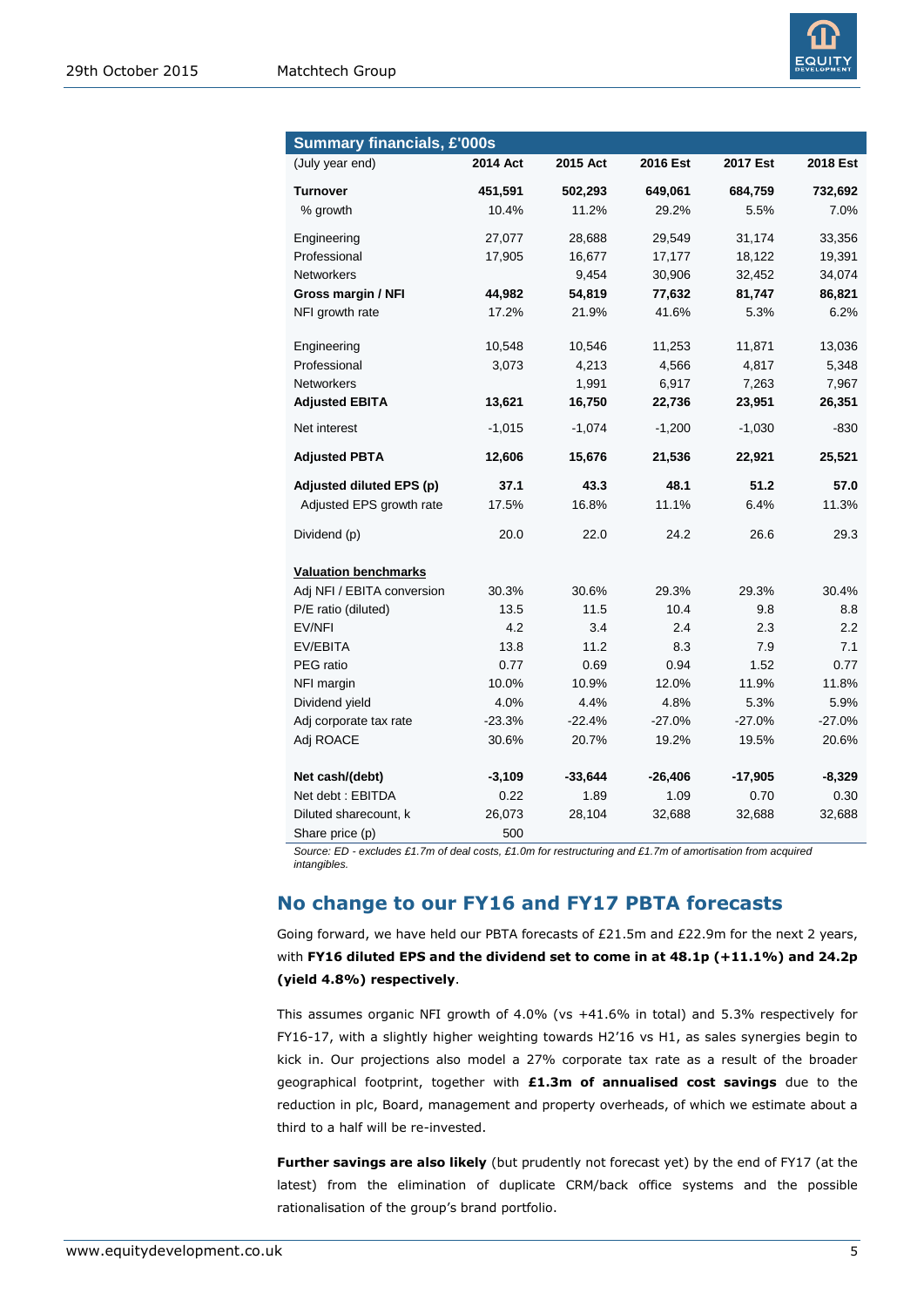

#### **Raising price target from 680p to 705p/share**

In terms of valuation, **we continue to believe that the shares are cheap on an absolute and relative basis** – and have introduced FY18 estimates for the first time, as well as raised our **price target from 680p to 705p/share** (see bridge below) based on an 11x FY16 EV/EBITA multiple:



*Source: Equity Development*

**Matchtech trades at a significant discount to peers** (see below) in terms of forward EV/EBITA and PE multiples – with this gap expected to close once LFL NFI growth rates pick up later this year:



*Source: Equity Development – includes FY16 estimates for MTEC. Prices as per 28th October 2015*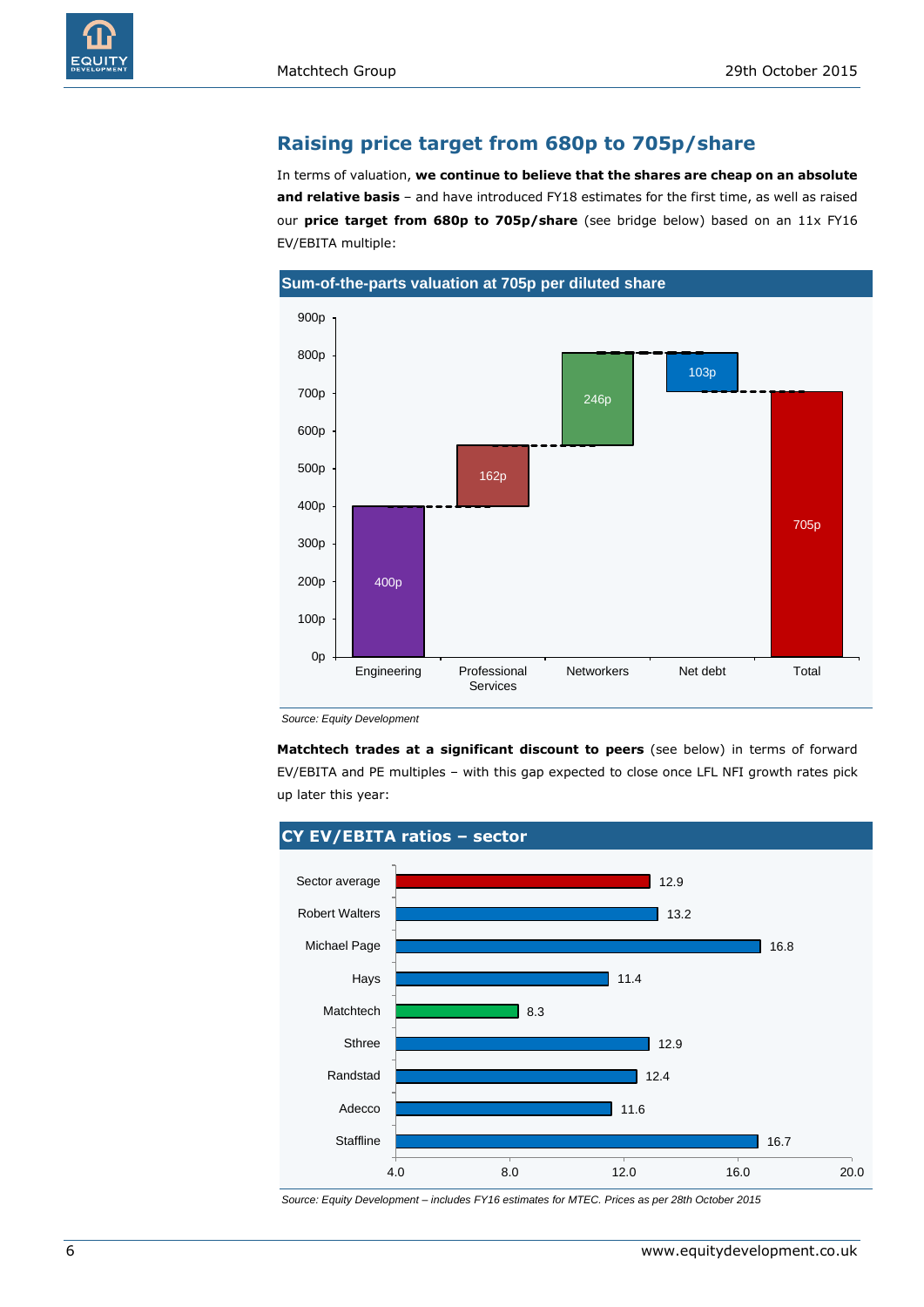



*Source: Equity Development – includes FY16 estimates for MTEC. Prices as per 28th October 2015*

CEO Brian Wilkinson concluding "*Looking ahead, we regard all international locations to be a huge opportunity to advance our activities in local and regional markets across the world and are planning for substantial growth over the next few years.* 

*The 2016 financial year has started well, in-line with management's expectations, with many buoyant markets across our core sectors. [There is] a good new business pipeline and signs of sales synergies are coming through, with early joint bids progressing well. We are now in a position to pursue more larger-scale relationships and have identified opportunities across multiple geographies and disciplines in our three verticals.*

*I am optimistic about the future prospects for the Group and look forward to strong growth in all our markets based on the truly global scale and the greater brand awareness that comes with leadership status***.**"

Last, but not least, Patrick Shanley will take over the reins from Interim Chairman, Ric Piper, to become Non-Executive Chairman at the Annual General Meeting on 2 December 2015.

## **Risks**

- Economic downturn impacting engineering and technology recruitment,
- Greater competition,
- Overseas expansion along with foreign exchange fluctuations,
- Political interference which could impact UK infrastructure spend, and
- Acquisition integration